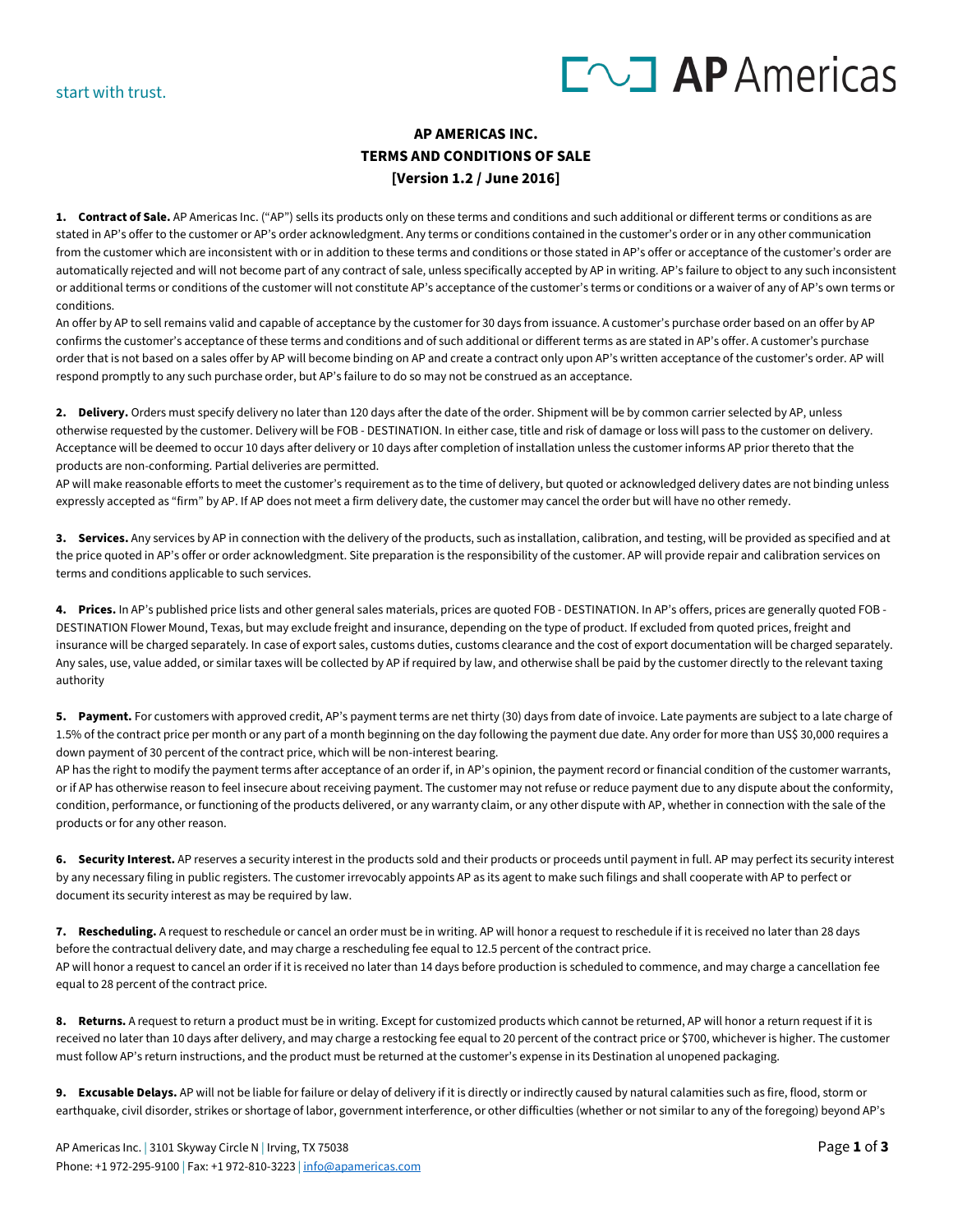## $\Gamma$   $\sim$  **AP** Americas

#### start with trust.

reasonable control, or if performance would cause AP unreasonable expense. Delivery will be suspended for as long as any such cause prevents performance, and AP will make and the customer will accept delivery whenever such cause no longer exists. If such cause continues for more than 180 days, the order may be cancelled by either party by written notice to the other party.

**10. Infringement.** AP warrants that its products do not infringe the patent or other intellectual property rights of any third party. The customer's remedies for a breach or alleged breach of this warranty shall be exclusively as set forth in this Section, and all other remedies or liabilities are excluded. If a claim of infringement is made or, in AP's opinion, is likely to be made, AP may at its expense procure for the customer the right to continue using the product, modify the product to make it non-infringing, replace it with a substantially equivalent non-infringing product, or recall the product and reimburse to the customer the depreciated value of the product after its return to AP. If any action is brought against the customer based on a claim that AP's product infringes any patent or other intellectual property right of a third party in the United States, AP will settle or defend such action and will pay all damages finally awarded to the customer in such action to the extent that the damages are based on such infringement; provided that the customer promptly gives AP the notice, authority and assistance necessary to effectively defend or settle such action, and provided further that the customer will have complied with any recall of the product. Notwithstanding the foregoing, AP will have no such obligation if the infringement arises from compliance with the customer's specifications, modification of AP's product by the customer, or from a combination of AP's product with products not supplied by AP.

**11. Software.** AP retains any copyright and other rights with respect to any software incorporated in, accompanying, or delivered for use with AP's products, and any accompanying documentation. AP grants to the customer a perpetual, nonexclusive and royalty-free license to use the software on the unit of product with or for which it was delivered. The license may be terminated by AP in case of unauthorized use of the software. Back-up copies of the software may be made for archiving purposes and for purposes authorized by AP in writing, and must bear the same copyright notices as the Destination al. In the event of a transfer of the product by the customer, the license will be automatically transferred to a legitimate transferee, subject to the same conditions as herein stated.

**12. Warranty.** AP warrants that its products are free from defects in material or workmanship under normal use and condition of service. Software is warranted to operate in accordance with its programmed instructions, but is not warranted to be error free. The warranty period is one year from the date of acceptance, unless a different warranty period is stated in the warranty document accompanying the product. AP's warranty will be void if the customer makes any modifications of the product without express authorization by AP.

AP's obligation under this warranty is to repair or replace a product which AP determines to be defective. Products subject to a warranty claim must be shipped to AP at the customer's expense, and the repaired or replaced product will be returned to the customer at AP's expense. Products that have been repaired or replaced may contain remanufactured materials which are equivalent to new in performance and functionality. The warranty period on repaired or replaced products is equal to the remaining warranty period of the Destination al product.

If AP determines that the malfunctioning or defect of the product has been caused by misuse, neglect, accident or abnormal use or conditions of service, the product will be repaired and the customer will be charged for the costs of repair at AP's standard rates. THE AFORESAID WARRANTY IS EXCLUSIVE AND IN LIEU OF ALL OTHER WARRANTIES, EXPRESS OR IMPLIED, INCLUDING BUT NOT LIMITED TO THE WARRANTY OF MERCHANTABILITY OR FITNESS FOR A PARTICULAR PURPOSE OR USE, AND THE CUSTOMER'S REMEDIES UNDER THIS WARRANTY ARE EXCLUSIVELY THOSE SET FORTH HEREIN.

**13. Limitation of Remedies and Liability.** WITH RESPECT TO THE PRODUCTS SOLD AND WITH RESPECT TO ANY WARRANTY, INDEMNITY, OR OTHER OBLIGATION OF AP OR ANY BREACH THEREOF, THE CUSTOMER'S REMEDIES SHALL BE EXCLUSIVELY AS SET FORTH HEREIN, AND AP'S LIABILITY SHALL NOT EXCEED THE PRICE OF THE PRODUCT WITH RESPECT TO WHICH SUCH LIABILITY ARISES (EXCEPT AS OTHERWISE PROVIDED IN SECTION 10). IN NO EVENT SHALL AP BE LIABLE FOR ANY LOSS OF PROFIT OR USE, INDIRECT, SPECIAL, CONSEQUENTIAL, PUNITIVE OR EXEMPLARY DAMAGES, WHETHER BASED ON CONTRACT, WARRANTY, INDEMNITY, TORT, OR ANY OTHER LEGAL BASIS.

**14. Export Restrictions.** AP's products may be subject to export restrictions or end-user certification. The customer will bear any United States export duties and other costs. AP shall be free of any delivery obligation if any necessary export permit or other government approval is denied. The customer may not export or otherwise transfer any product or technical data received from AP to any country or user to which such transfer is restricted by the law of the United States or any other country, without first obtaining any required governmental license or other form or approval.

**15. General.** The customer may not assign a contract for the sale of an AP product without AP's prior written consent, and any attempted assignment shall be void and without effect against AP.

A decision by AP not to enforce any of its rights or remedies or any delay in such enforcement will not constitute a waiver thereof or preclude such enforcement at a later time or in other circumstances.

If any of the terms or conditions set forth herein or in AP's offer or order confirmation are held to be in violation of law, the remaining provisions will remain in full force and effect, and the parties will seek to replace the unlawful provision with one that approaches it in commercial effect without being in violation of law. The contract of sale between AP and the customer will be governed by the law of the state where AP's principal office is located and by the law of the United States, without applying any conflict of laws rules. The UN Convention on Contracts for the International Sale of Goods shall not apply to any sale hereunder. Any dispute arising out of, in connection with, or incidental to the contract of sale between AP and the customer, or the performance or breach thereof, shall be exclusively resolved by the courts in the aforesaid state, and the customer accepts the exclusive jurisdiction of such courts and waives any equitable defenses to such jurisdiction or venue.